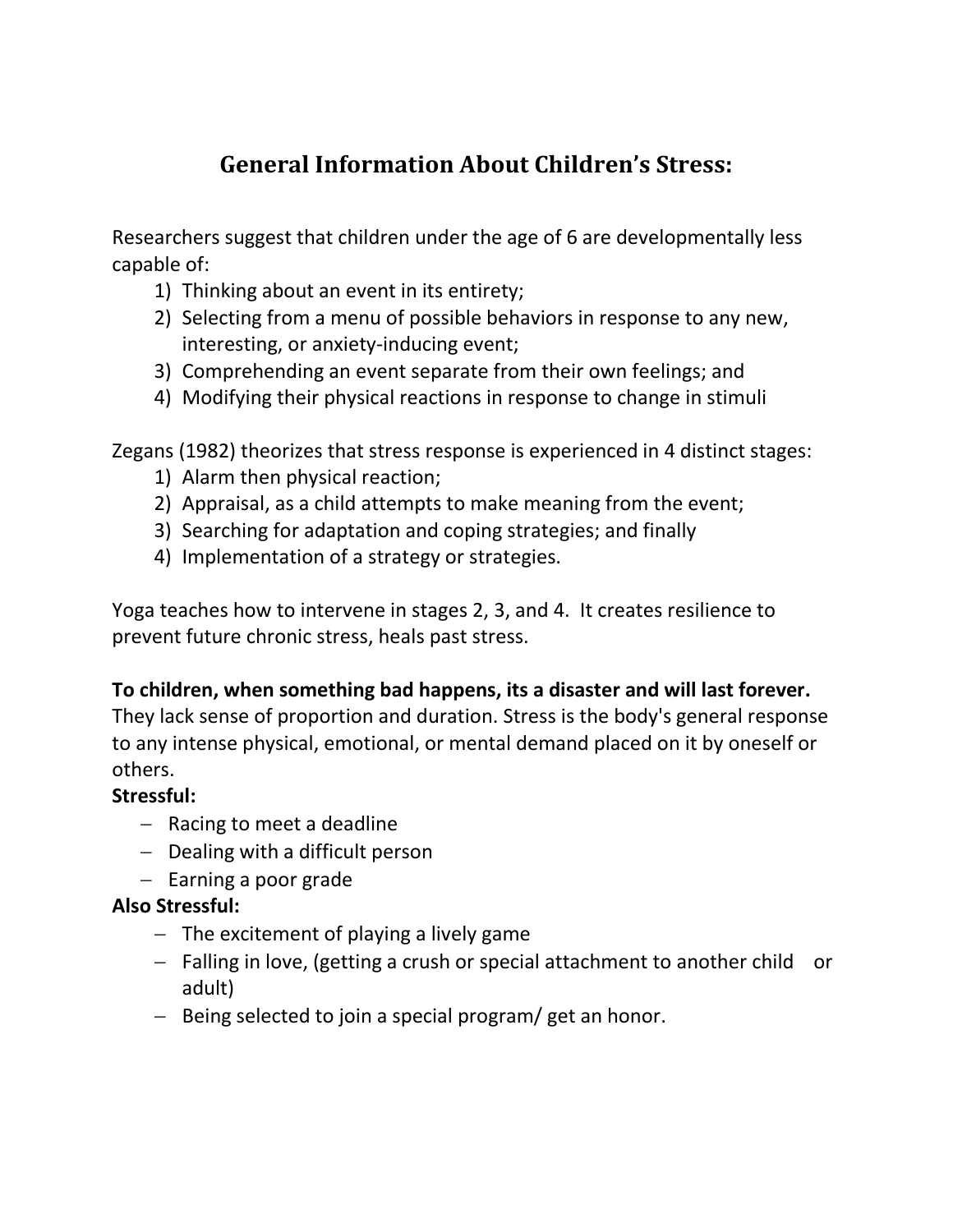#### **Anything can be a stressor if:**

- $-$  It lasts long enough
- Happens often enough
- $-$  Is strong enough
- $-$  Is perceived as stress

School is your children's job. Students closely link their identities to excellence and achievement. Failure, or even the perception of failure, seriously threatens their self-esteem. Academic and social pressure are 2 big stressors.

There is no way to measure the extent of childhood stress. Health officials do not gather statistics, as they do for diabetes or cancer. But there are certain indicators.

The Centers for Disease Control and Prevention reports that in 2005 a startling

- $-17$  % of high school students contemplated suicide in the previous year
- 8 % tried to kill themselves.

From 1980 to 1994, the incidence of asthma among 5-to-14-year-olds increased 75 percent.

The best predictor of how a child will cope with stress is how the parents/role models cope.

## **Factors That Help Prevent Stress:**

- Good nutrition and exercise. Time to relax.
- $-$  Positive problem solving and coping skills.
- Close, supportive relationships at home and school, with peers and adults.
- Clear expectations.
- $-$  Permission and ability to learn from mistakes.
- $-$  Consistent, positive discipline.
- Ability to express feelings appropriately.
- $-$  Feeling physically and emotionally safe.
- Time to do recreational activities.

## **How Parents/Role Models Can Help**

 $-$  Be aware of your child's behaviors and emotions.